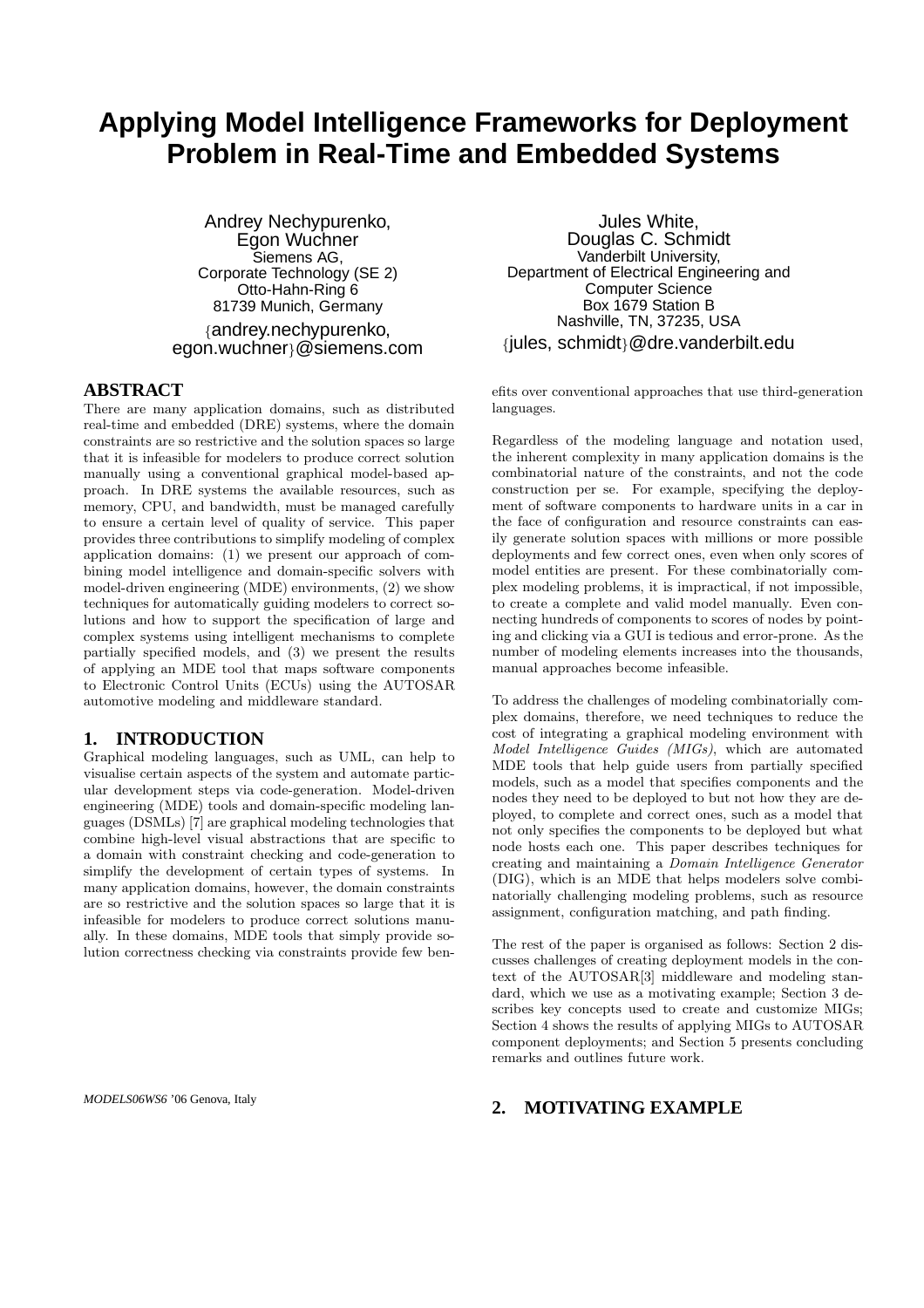AUTOSAR is a new standard for automotive middleware and software development modeling [3]. The goal of AU-TOSAR is to standardize solutions to many problems that arise when developing large-scale, distributed real-time and embedded (DRE) systems for the automotive domain. For instance, concert efforts is required to relocate components between Electronic Control Units (ECUs), i.e., computers and micro-controllers running software components within a car. Key complexities of relocation include: (1) components often have a many constraints that need to be met by the target ECU and (2) there are many possible deployments of components to ECUs in a car and it is hard to find the optimal one.

For example, it is hard to manually find a set of interconnected nodes able to run a group of components that communicate via a bus. Modelers must determine whether the available communication channels between the target ECUs meet the bandwidth, latency, and framing constraints of the components that communicate through them. In the automotive domain—as with other embedded systems domains— it is also important to reduce the overall cost of the solution, which necessitates optimizations, such as finding deployments that use as few ECUs as possible or minimize bandwidth to allow cheaper buses. It is infeasible to find these solutions manually for a production systems.

To illustrate the practical benefits of generating and integrating MIGs with a DSML, we describe an MDE tool we developed to solve AUTOSAR constraints for validly deploying software components to ECUs. There are two primary architectural views in AUTOSAR systems:

- The *logical collaboration structure* that specifies which components that should communicate with each other via which interfaces, and
- The physical deployment structure that captures the capabilities of each ECU, their interconnecting buses, and their available resources.

Historically, AUTOSAR developers have manually specified the mapping from components in the logical view to ECUs in the physical view via MDE deployment tools, as shown in Figure 1. This approach worked relatively when when there were a small number of components and ECU. Modern cars, however, can be equipped with 80 or more ECUs and several hundred or more software components. Simply drawing arrows from 160 components to 80 ECUs is tedious. Moreover, many requirements constrain which ECUs that can host certain components, including the amount of memory required to run, CPU power, programming language, operating system type and version, etc. These constraints must be considered carefully when deciding where to deploy a particular component. The problem is further exacerbated when developers consider the physical communication paths and aspects, such as available bandwidth in conjunction with periodical real-time messaging.

The remainder of this paper how the AUTOSAR MDE tool we developed helps automate the mapping of software components to ECUs in AUTOSAR models without violating



Figure 1: Mapping from the logical collaboration to the physical deployment structure

the known constraints. The following sections describe our approach and show how MIGs can significantly reduce the complexity of creating AUTOSAR deployment models.

### **3. DOMAIN-SPECIFIC MODEL INTELLI-GENCE**

Based on the challenges related to the AUTOSAR example presented in Section 2, the goals of our work on MIGs are to (1) specify an approach for guiding modelers from partially specified models to complete and coorrect ones and (2) automate the completion of partially specified models using information extracted from domain constraints.

In previous work [9, 8], we showed how MDE tools and DSMLs can improve the modeling experience and bridge the gap between the problem and solution domain by introducing domain-specific abstractions. At the heart of these efforts is the *Generic Eclipse Modeling System* (GEMS), which provides a convenient way to define the metamodel, i.e., the visual syntax of the DSML. Given a metamodel, GEMS automatically generates a graphical editor that enforces the grammar specified in the DSML. GEMS provides convenient infrastructure (such as built-in support for the Visitor pattern[5]) to simplify model traversal and code generation. We used GEMS as the basis for our MIGs AUTOSAR deployment modeling tool and our work on domain-specific model intelligence.

#### **3.1 Domain Constraints as the Basis for Automatic Suggestions**

A key research challenge was determining how to specify the set of model constraints so they could be used by MIGs not only to check the correctness of the model, but also to guide users through a series of model modifications to bring it to a state that satisfies the domain constraints. We considered various approaches for constraint specification language, in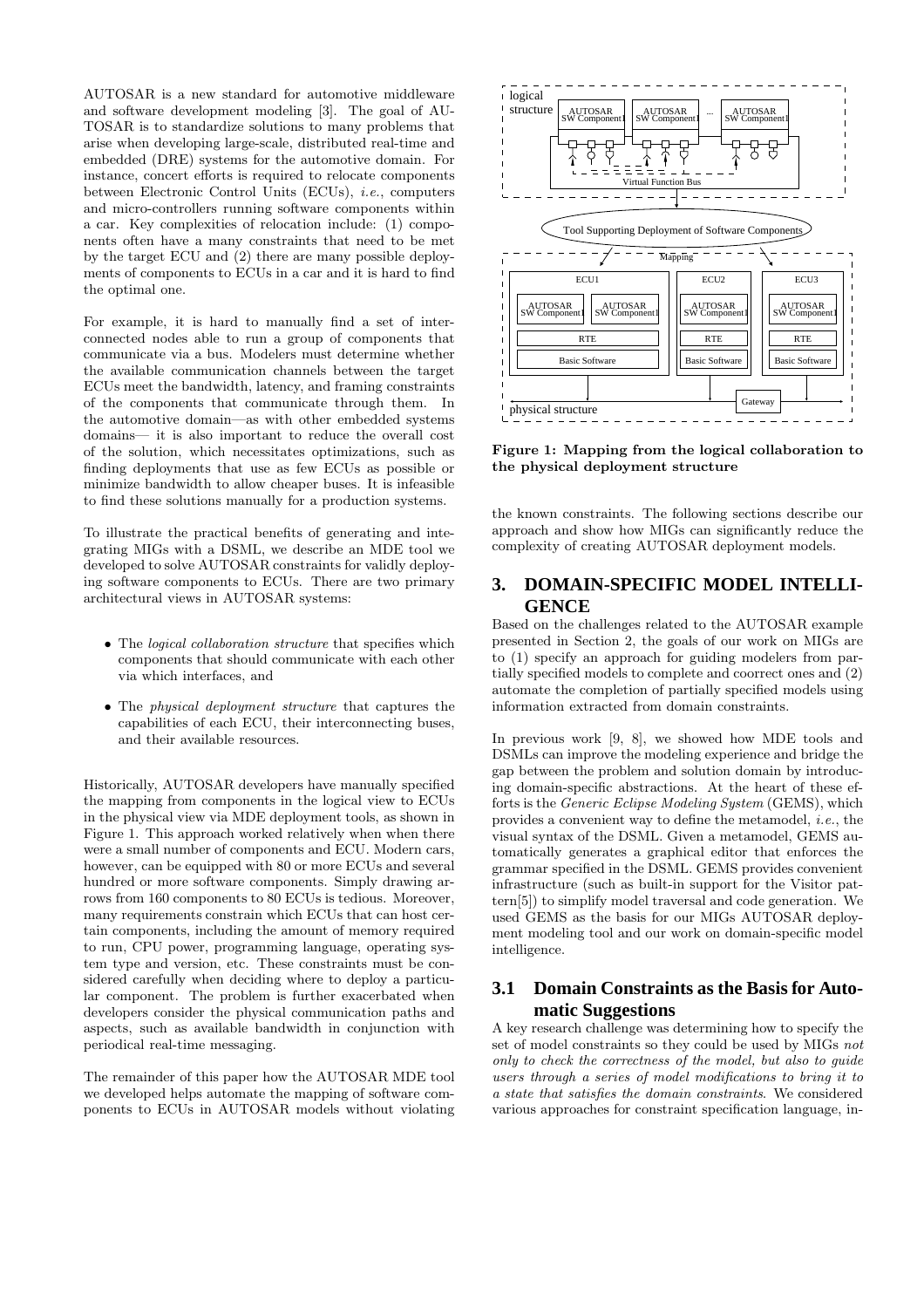cluding Java, the Object Constraint Language (OCL), and Prolog. To evaluate the pros and cons of each approach, we implemented our AUTOSAR deployment constraints in each of the three languages.

As a result of this evaluation, we selected Prolog since it provided both constraint checking and model suggestions. In particular, Prolog can return the set of possible facts from a knowledge base that indicate why a rule evaluated to "true." The declarative nature of Prolog significantly reduced the number of lines of code written to transform an instance of a DSML into a knowledge base and to create constraints (its roughly comparable to OCL for writing constraints). Moreover, Prolog enables MIGs to derive sequences of modeling actions that converts the model from an incomplete or invalid state to a valid one. As shown in Section 1, this capability is crucial for domains, such as deployment in complex DRE systems, where manual model specification is infeasible or extremely tedious and error-prone.

The remainder of this section describes how Domain Intelligence Generation (DIG) uses Prolog and GEMS to support the creation of customizable and extensible domain-specific constraint solver and optimization frameworks for MIGs. Our research focuses on providing modeling guidance and automatic model completion, as described below.

#### **3.2 Modeling Guidance on-the-fly**

To provide domain-specific model intelligence, an MDE tool must capture the current state of a model and reason about how to assist and guide modelers. To support this functionality, MIGs use a Prolog knowledge base format that can be parameterized by a metamodel to create a domain-specific knowledge base. GEMS metamodels represent a set of model entities and the role-based relationships between them. For each model, DIG populates a Prolog knowledge base using these metamodel-specified entities and roles. For each entity, DIG generates a unique id and a predicate statement specifying the type associated with it.

In the context of our AUTOSAR example, a model is transformed into the predicate statement  $component(id)$ , where id is the unique id for the component. For each instance of a role-based relationship in the model, a predicate statement is generated that takes the id of the entity it is relating and the value it is relating it to. For example, if a component with id 23 has a *TargetHost* relationship to a node with id 25 the predicate statement targethost(23,25) is generated. This predicate statement specifies that the entity with id 25 is a TargetHost of the entity with id 23. Each knowledge base generated by DIG provides a domain-specific set of predicate statements.

The domain-specific interface to the knowledge base provides several advantages over a generic format, such as the format used by a general-purpose constraint solver like for exampl CLIPS. First, the knowledge base maintains the domain-specific notations from the DSML, making the format more intuitive and readable to domain experts. Second, maintaining the domain-specific notations allows the specification of constraints using domain notations, thereby enabling developers to understand how requirements map to constraints. Third, in experiments that we conducted,

writing constraints using the domain-specific predicates produced rules that had fewer levels of indirection and thus outperformed rules written using a generic format. In general, the size of the performance advantage depended on the generality of the knowledge base format. To access properties of the model entities, the predicate syntax presents the most specific knowledge base format. Given an entity id and role name, the value can be accessed with the statement  $role(id,Value)$ , which has exactly zero or one facts that match it.

Based on this domain-specific knowledge base, modelers can specify user-defined constraints in form of Prolog rules for each type of metamodel relationship. These constraints semantically enrich the model to indicate the requirements of a correct model. They are also used to automatically deduce the sets of valid model changes to create a correct model.

For example, consider the following constraint to check if a node (ECU) is a valid host of a component:

is a valid component targethost  $(Comp, Nodes)$ . It can be used to both check a Component/Node combination  $(e.g.,)$ is a valid component targethost  $(23, 25)$ .) and to find valid Nodes that can play the TargetHost role for a particular component (e.g.,

is a valid component targethost $(23, Nodes)$ .). The latter example uses Prolog's ability to deduce the correct solution, i.e., the Nodes variable will be assigned with the list of all constraint-valid nodes for the TargetHost role of the specified component. This example illustrates how constraints can be used to check and to generate the solution, if one exists.

Figure 2 shows how dynamic suggestions from Prolog are presented to modelers. The upper part of the figure shows



Figure 2: Highlighting valid target host

the fragment of the metamodel that describes the Deployment relationship between Component and Node model entities. The lower part of the picture shows how the generated editor displays the corresponding entity instances. This screenshot was made at the moment a modeler had begun dragging a connection begining from the "ABS" compo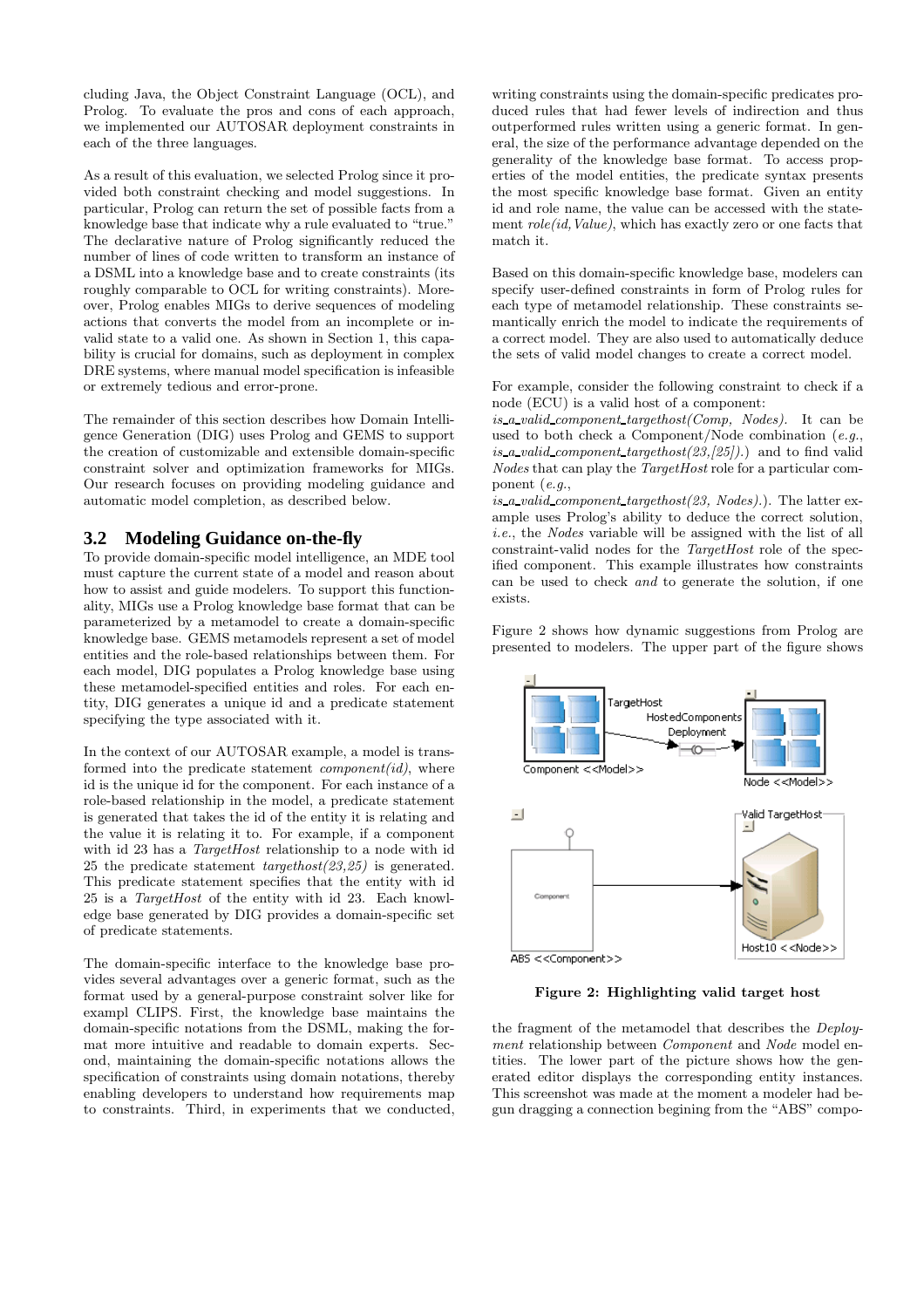nent. The rectangle around "Host10" labelled "Valid TargetHost" is drawn automatically as a result of triggering the corresponding solver rule and receiving a valid solution as feeback. GEMS also can also trigger arbitrary Prolog rules from the modeling tool and incorporate their results back into a model. This mechanism can be used to solve for complete component to ECU deployments and automatically add deployment relationships based on a (partially) complete model.

To enable modeling assistance, different subsystems must collaborate within the modeling environment. It is the responsibility of the modeler (or MDE tool creator) to provide the set of constraints and supply solvers for new constraint types. The GEMS metamodel editor updates the knowledge base and incorporates the new rules into the generated MIG. User-defined solver(s) can be based on existing Prolog algorithms, the reusable rules generated by GEMS, or a hybrid of both. Solvers form the core of the basic MIG generated by GEMS. Below we describe the solver we developed for completing partially specified models in our AUTOSAR deployment tool.

#### **3.3 Model Completion Solvers**

Using a global deployment (completion) solver, it is possible to ask for the completion of partially specified models constrained by user-defined rules. For example, in the AU-TOSAR modeling tool, the user can specify the components, their requirements, the nodes (ECUs), and their resources and ask the tool to find a valid deployment of components to nodes. After deploying the most critical components to some nodes by using MIGs step-wise guidance, modelers can trigger a MIG global deployment solver to complete the deployment. This solver attempts to calculate an allocation of components to nodes that observes the deployment constraints and update the connections between components and nodes accordingly. This global solver can aim for an optimal deployment structure by using constraint-based Prolog programs or it could integrate some domain-specific heuristics, such as attempting to find a placement for the components that use the most resources first.

In some cases, however, the modeled constraints cannot be satisfied by the available resources. For example, in a large AUTOSAR model, a valid bin-packing of the CPU requirements for the components into EPUs may not exist. In these cases the complexity of the rules and entity relationships could make it extremely hard to deduce why there is no solution and how to change the model to overcome the problem. For such situations, we developed a solver that can identify failing constraints and provide suggestions on how to change the model to make the deployment possible.

### **4. CASE STUDY: SOLVING AUTOSAR DE-PLOYMENT PROBLEM**

To validate our DIG MDE tool, we created a DSML for modeling AUTOSAR deployment problems. This DSML enables developers to specify partial solutions as sets of components, requirements, nodes (ECUs), and resources. A further requirement was that the MIGs should produce both valid assignments for a single component's TargetHost role and global assignments for the TargetHost role of all com-

ponents. In the automotive domain certain software components often cannot be moved between ECUs from one model car to the next due to manufacturing costs, quality assurance, or other safety concerns. In these situations, developers must fix the TargetHost role of certain components and allow MIGs to solve for valid assignments of the remaining unassigned component TargetHost roles.

For the first step, we created a deployment DSML metamodel that allows users to model components with arbitrary configuration and resource requirements and nodes (ECUs) with arbitrary sets of provided resources. Each component configuration requirement is specified as an assertion on the value of a resource of the assigned TargetHost. For example,  $OSVersion > 3.2$  would be a valid configuration constraint. Resource constraints were created by specifying a resource name and the amount of that resource consumed by the component. Each Node could only have as many components deployed to it as its resources could support. Typical resource requirements were the RAM usage and CPU usage.

Each host can provide an arbitrary number of resources. Constraints comparisons on resources were specified using the  $\langle , \rangle$ , -, and = relational operators to denote that the value of the resource with the same name and type  $(e.g., OS)$ version) must be less, greater, or equal to the value specified in requirement. The "-" relationship indicates a summation constraint, i.e., the total value of the demands on a resource by the components deployed to the providing node must not exceed the amount present on the node. After defining the metamodel and generating the graphical editor for the deployment DSML using GEMS, we added a set of Prolog constraints to enforce the configuration and resource constraint semantics of our models.

#### **4.1 Defining Constraints and Solvers**

Our constraint rules specified that for each child requirement element of a component, a corresponding resource child of the TargetHost must satisfy the requirement. Our complete configuration constraint rules are as following.

```
%%%%%%%%%%%%%%%%%%%%%%%%%%%%%%%%%%%%%%%%%%%%%%%%
% specifying validness of a requirement-resource
% pair
```

```
requirement_resource_valid_pair(Req, Res) :-
    (requirement_spec(Req, Name, '>'),!
     ;
     requirement_spec(Req, Name, '<'),!
     ;
     requirement_spec(Req, Name, ' = ')
    ),
    resource_spec(Res, Name, '=').
requirement_to_resource(Req, Host, Res) :-
    requirement(Req),
    resource_to_node(Res, Host),
```

```
requirement_resource_valid_pair(Req, Res).
%%%%%%%%%%%%%%%%%%%%%%%%%%%%%%%%%%%%%%%%%%%%%%%%
% configuration requirement resource solver
comparevalue(V1,V2,\cdot>') :- V1 > V2.
comparevalue(V1, V2, '<') :- V1 < V2.
comparevalue(V1, V2, '=') :- V1 == V2.
```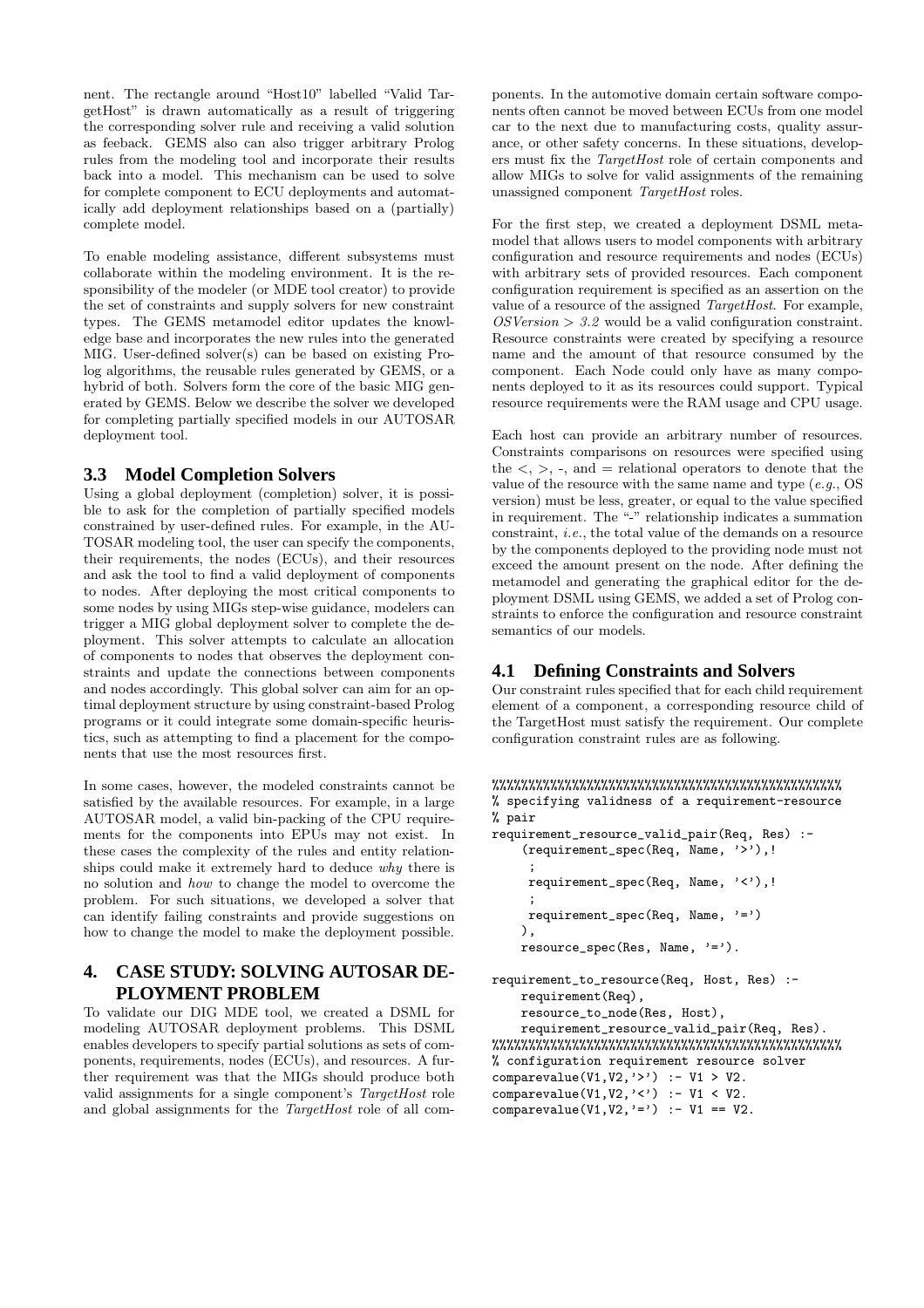```
requirement_resource_constraint(Req, Res) :-
   requirement(Req),
    self_type(Req, Type),
    \text{(Type = '< ' ; Type = '> ' ; Type = '> '),}!,
   resource(Res),
    self_value(Res, ResValue),
    self_value(Req, ReqValue),
    comparevalue(ResValue, ReqValue, Type).
%%%%%%%%%%%%%%%%%%%%%%%%%%%%%%%%%%%%%%%%%%%%%%%%
% local role base component targethost
% relationship solver
is_a_valid_component_targethost(Owner, Value) :-
( self_targethost(Owner, [Value]), ! %deployed
  ;
  (is_a(Value,node),
  self_requires(Owner, Requirements),
   forall( member(Req,Requirements)
     ,
     (requirement_to_resource(Req, Value, Res),
     requirement_resource_constraint(Req, Res))
```

```
) ) ).
```
These lines of code are the entire solution, providing not only configuration constraint checking for an arbitrary set of requirements and resources but also enabling domainspecific GEMS editors to provide valid suggestions for deploying a component. Moreover, this solution was intended as a proof-of-concept to validate the approach and thus could be implemented with even fewer lines of code. The rest of the required predicates to implement the solver were generated by GEMS.

In our experiments with global solvers, Prolog solved a valid global deployment of 900 components to 300 nodes in approximately 0.08 seconds. This solution met all configuration constraints.

The rules required for solving for valid assignments using resource constraints were significantly more complicated since resource constraints are a form of bin-packing (an NP-Hard problem). We were able to devise heuristic rules in Prolog, however, that could solve a 160 component and 80 ECU model deployment in approximately 1.5 seconds and an entire 300 component and 80 ECU deployment, a typical AU-TOSAR sized problem, in about 3.5 seconds. These solution times are directly tied to the difficulty of the problem instance. For certain instances, times could be much higher, which would make the suggestive solver from Section 3 discussed in the previous section applicable. In cases where the solver ran too long, the suggestive solver could be used to suggest ways of expanding the underlying resources and making the problem more tractable.

#### **5. RELATED WORK**

Many complex modeling tools are available for describing and solving combinatorial constraint problems, such as those presented in [2, 6, 4]. These tools provide mechanisms for describing domain-constraints, a set of knowledge, and finding solutions to the constraints. These tools, however, are not designed to generated domain-specific solvers based on a

metamodel. These tools also do not support the generation of a DSML graphical environment and integrated graphical suggestions. In contrast, our domain-specific model intelligence, based on GEMS, is automatically integrated with any DSML tool generated from a GEMS metamodel.

Decision support systems are similar to the domain-specific model intelligence approach proposed in this paper. In [1], Achour and all propose a modeling tool based on the Unified Medical Language System (UMLS), to create knowledge bases for diagnosing and treating diseases. Both their UMLS approach and our approach attempt to glean domain knowledge and constraints from an expert and simplify users abilities to find the correct solution to a partially specified problem. Their approach, however, differs significantly from our approach in several ways. First, our approach is designed to facilitate the creation of decision support systems for any domain-specific modeling language. In particular, MIGs are not limited solely to decision tree type guidance but also complex analysis and optimizations specified by users. Second, MIGs are automatically generated from a metamodel and integrated with a graphical modeling tool via GEMS, which supports the creation of graphical modeling tools with integrated modeling decision support for arbitrary domains.

### **6. CONCLUDING REMARKS**

The work presented in this paper addresses scalability problems of conventional manual modeling approaches. These scalability issues are particularly problematic for domains that have large solutions spaces and few correct solutions. In such domains, it is often infeasible to create correct models manually, so constraint solvers are therefore needed.

Turning a DSML instance into a format that can be used by a constraint solver is a time-consuming task. Our DIG MDE tool generates a domain-specific constraint solver that leverages a semantically rich knowledge base in Prolog format. It also allows users to specify constraints in declarative format that can be used to derive modeling suggestions.

In future work, we plan to continue our development of templatized solver-frameworks for modeling tools and incorporate new types of constraint solvers into the framework. We plan to investigate the use of both automatic control and monitoring of running systems using domain-specific model intelligence and human-assisted monitoring and control. Finally, we intend to extend our infrastructure to allow other types of constraint solving platforms, such as bin-packing solvers written in C, to be integrated into a GEMS-based modeling environment.

GEMS and the MIGs generation framework is an opensource project available from: http://www.sf.net/projects/gems.

## **7. REFERENCES**

- [1] S. L. Achour, M. Dojat, C. Rieux, P. Bierling, and E. Lepage. A umls-based knowledge acquisition tool for rule-based clinical decision support system development. Journal of the American Medical Information Association, 8(4):351–360, July 2001.
- [2] J. Cohen. Constraint logic programming languages.